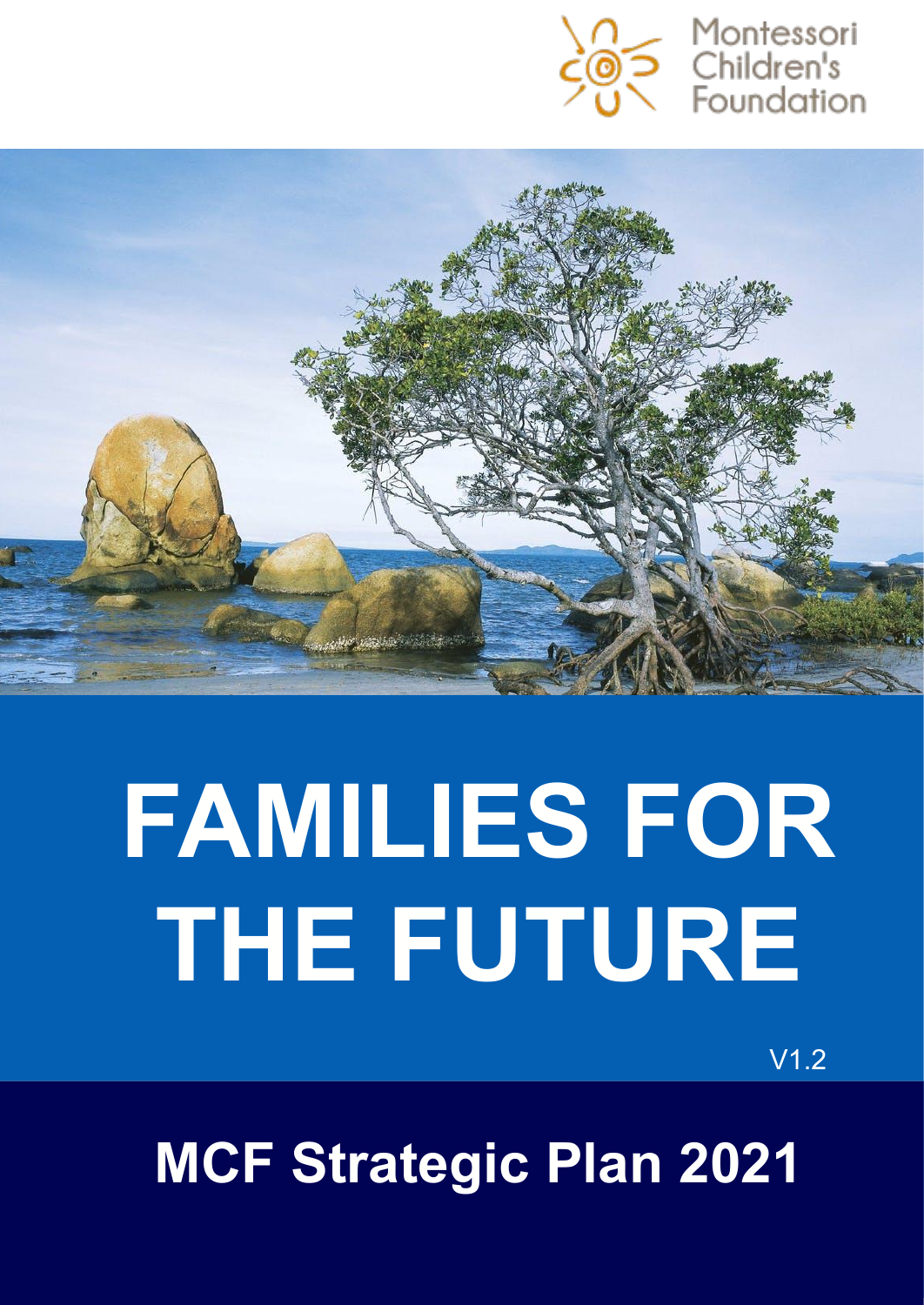

### **FOREWORD**

MCF is primarily funded by MMICT, a trust established by the late LC Masterman. As an educationalist and concerned advocate for Aboriginal reconciliation, he saw a reformed education as the way forward to improved life chances. He thought that a Montessori culturally - sensitive approach could bring this vital reform to Aboriginal education, where Indigenous children would no longer feel shamed, alienated or disadvantaged.

MCF was established to carry out his vision.

# **VISION, MISSION AND VALUES**

#### Our Vision

One day, all Indigenous children will have the opportunity to claim their rightful place in society.

#### Our Mission

To enhance the dignity and quality of life for Indigenous children by inspiring families to provide an ethical framework and a trusted environment that fosters independence, self-reliance and a love of learning and exploring.

#### Our Core Values

- Strengths based
- **Culturally appropriate**
- Sustainable
- Montessori philosophy
- Access for all